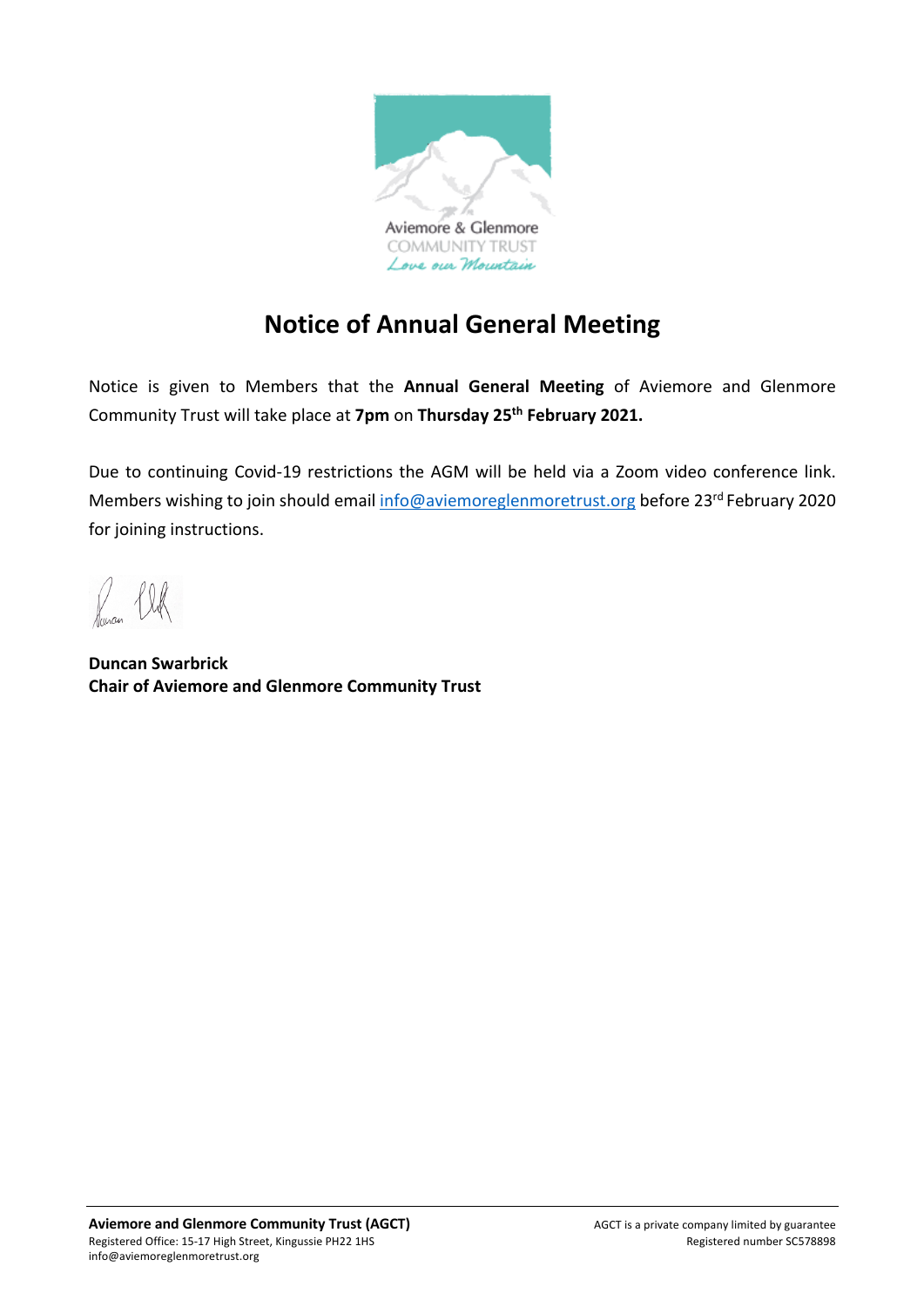

# **Annual General Meeting – Agenda**

Thursday 25th February 2021, 7pm

- 1) Introduction and Welcome
- 2) Minutes from previous AGM
- 3) Presentation of Annual Accounts
- 4) Annual Subscriptions
- 5) Directors' Report
- 6) Election of Directors
- 7) Q&A Session & AOCB
- 8) Closing Remarks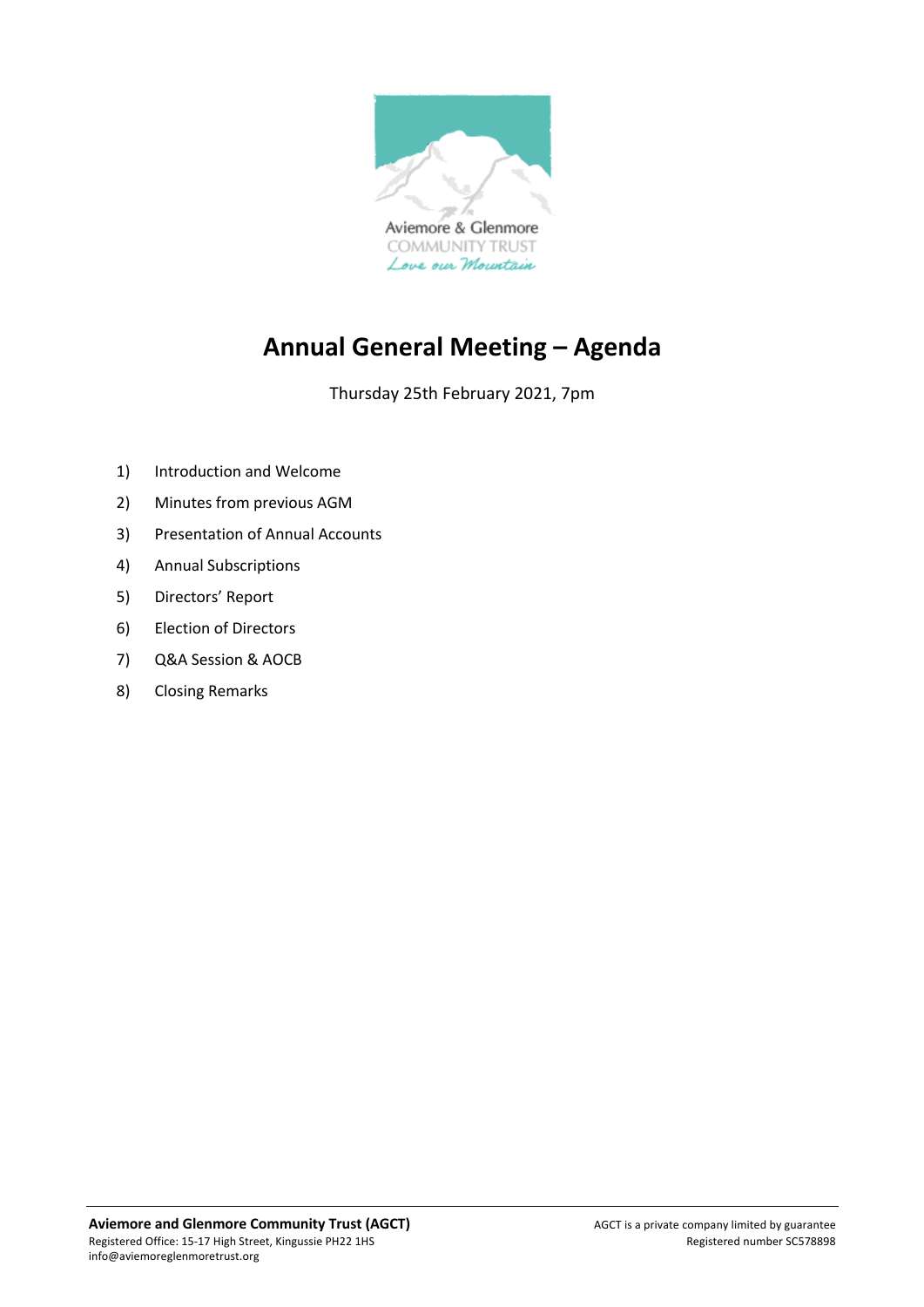

## **FORM OF PROXY**

## **The Aviemore and Glenmore Community Trust**

| $\sigma$ of $\sigma$                                                                            |  |
|-------------------------------------------------------------------------------------------------|--|
| being an Ordinary Member of the above Company hereby                                            |  |
|                                                                                                 |  |
|                                                                                                 |  |
| $of$ $\overline{\phantom{a}}$                                                                   |  |
|                                                                                                 |  |
|                                                                                                 |  |
| $of$ $\overline{\phantom{a}}$                                                                   |  |
| As my proxy to vote for me on my behalf at the Annual General Meeting of the Company to be held |  |
|                                                                                                 |  |
| and at any adjournment thereof.                                                                 |  |
| This form is to be used in favour of/against the resolution                                     |  |
|                                                                                                 |  |
|                                                                                                 |  |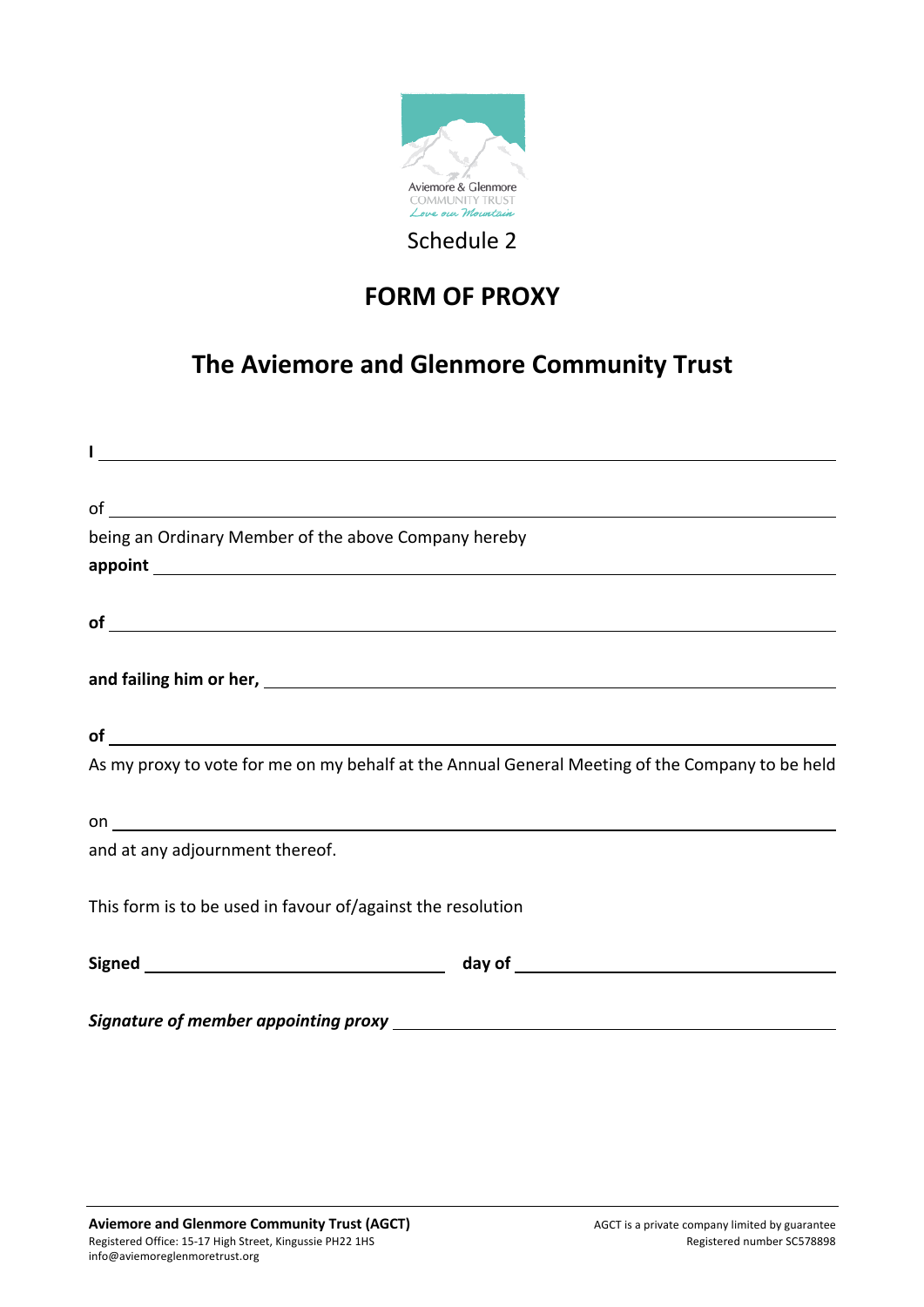### **AGM 2021 AGCT Directors Report**

**Despite the challenges of the past year due to Covid-19 restrictions and the role of PM being vacant, the Trust have been active and are anticipating that 2021 will be very productive as AGCT continues to pursue the long-held aspiration of a community led future for Cairngorm Mountain.** 



**Master Planning & HIE**

- January master planner's questions circulated to members responses fed back (85 in total)
- Promoted all draft master plan engagements events
- AGCT's response to published draft masterplan circulated to Members and HIE/360
- August met with **HIE/360** fed back Members & Boards views:
	- $\circ$  No mention of community ownership
	- o Section 50/Access
	- o Lack of representation of Ciste area *\*Masterplanners said there had been little received by way of comments regarding the Ciste*
- AGCT requested extension to date of second community survey
	- o encouraged Members via email and social media to feed-back comments on areas that they felt strongly/passionate about.
- High-level meeting in October; **HIE** Chair, Alistair Dodds, CEO, Charlotte Wright, Dave Mcleod and Rhona Fraser
	- o Funicular and capital project update
	- o Masterplan update
	- o HIE wider community engagement reformatting of FRG Group
	- $\circ$  Current AGCT Funding HIE agreed to extend beyond initial funding period. HIE agreed to consider proposal to amend Admin post reflecting increased level of responsibility and duties being undertaken as a result of the absence of a PM
		- Due to Covid-19 restrictions
		- Vacant PM role

#### **Community Engagement**

- **Met with Kate Forbes MSP**
- AGCT Directors MD, RM HP and KB involved in the **Community Response to Covid19**.
- Discussions held with **Rhoda Grant** and **Edward Mountain**
- Met with **FLS** in August; raised the concerns around Glenmore and wild camping
- Attendance at **Cairngorm Economic Steering**
- Attendance at **FRG Group**; reformatted and renamed as Cairngorm Advisory Group
	- o *At the suggestion of AGCT, CMSL operational matters that have a direct impact on the wider community will be discussed within CAG forum*
	- Comprehensive **Stakeholders Register created**, relationships continue to be developed
		- o Existing MOUs reviewed and signed.
		- o Further MOUs being explored
		- o Hosted a MOU partners network event